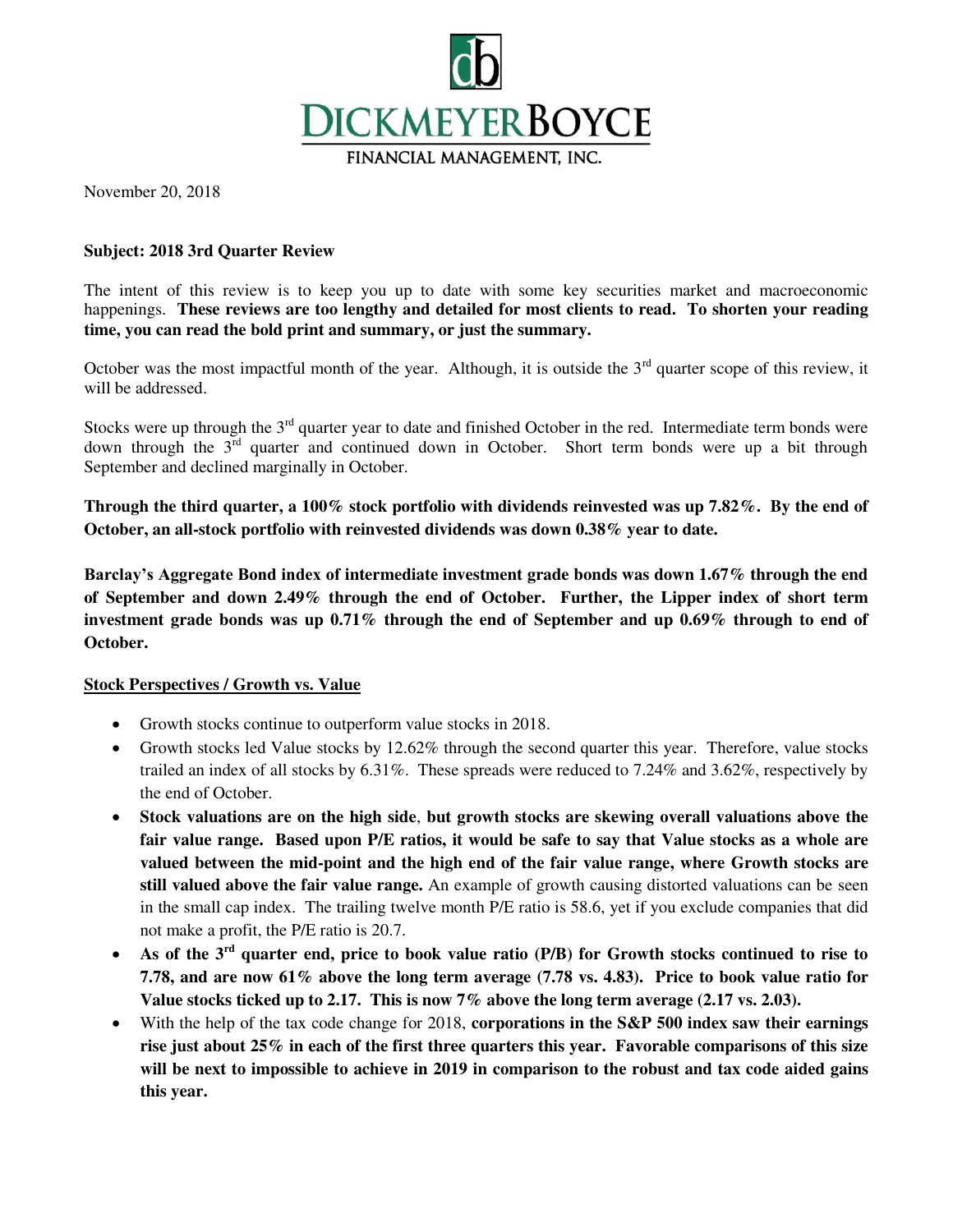

#### **Bond Market**

- As mentioned above, intermediate term bonds have continued down this year, while short term bonds have eked out a gain.
- **We have been discussing the flattening of the yield curve (the spread between the 10 year Treasury and the 2 year Treasury). Further, a flat yield curve would cause earnings problems for banks and therefore a reduction in lending from banks. This is not good for the economy. This year the spread had declined from 0.54% down to 0.18% by late August. The spread has since increased back to 0.25%. This isn't a big move, but it is an encouraging move in the right direction.**
- **Last year, intermediate term and long term bond yields increased at a slower rate than the FED's rate increases (flattening of the yield curve). This was due to lower interest rates in developed Europe and Asia. The Federal Reserve has made clear that they still want to steer interest rates very gradually upward. The good news is that the Fed is confident that the U.S. economy is on solid footing.** Historically, when raising interest rates to combat inflation, the Federal Reserve raises interest rates at a rate of 1% per year.
- For those keeping score, the Federal Funds rate increases by the Federal Reserve Bank (FED) was about equal to the market increase in the 10 year Treasury (market controlled) through September since the tax code change passed last year. As of the end of October, the 10 year was up 0.82% and the Federal Funds rate was up 0.75%. So, again we are teetering on the point where the FED is going from a position of leading interest rates to where the FED is following market interest rates. This is a stage of the economy where one of two things are true: 1) interest rates are market controlled instead of driven by the Federal Reserve, or 2) the market believes the Federal Reserve will continue to drive rates up to an economic neutral level or beyond to a point of constraining the economy. It is likely a moot point, but either way, **it (rising interest rates) is one of the key sources of concern and one of the drivers of stock market volatility in October.**
- **The FED is targeting one more increase in the Federal Funds rate this year given the strength of the economy (four for the year). Employment is available for all who want a job and inflation has hit the Federal Reserve's target of 2%. Assuming that the economic strength holds, there will likely be three more increases of 0.25% in 2019.** This will bring the Federal Funds rate to a range of 3% to 3.25%. This is a stopping point that is about 1.5% below former targets for interest relative to inflation. This is due to fact that the U.S. economy has grown quite large and the belief that it is not capable of past intermediate and long term economic growth rates.
- If the FED increases the Federal Funds rate beyond  $3.25\%$  in 2019, they would again be steering interest rates to constrain the economy in order to avoid higher inflation (greater than 2.25% or 2.5%).
- **DBFM has made great strides in lowering interest rate risk (going to shorter term bonds) over the last three years.**
- **High yield bond spreads did not jump during the month of October. If we were toward the end of the business up-cycle the spread would have widened significantly. The economy may have reached its peak, but we are in agreement with the FED in believing we are two plus years away from a recession.**

#### **Data and Commentary**

- 2016 Real GDP growth:  $1.5\%$
- $\bullet$  2017 Real GDP growth: 2.3%.
- $\bullet$  1<sup>st</sup> Quarter 2018 Real GDP growth: final estimate was 2.2%.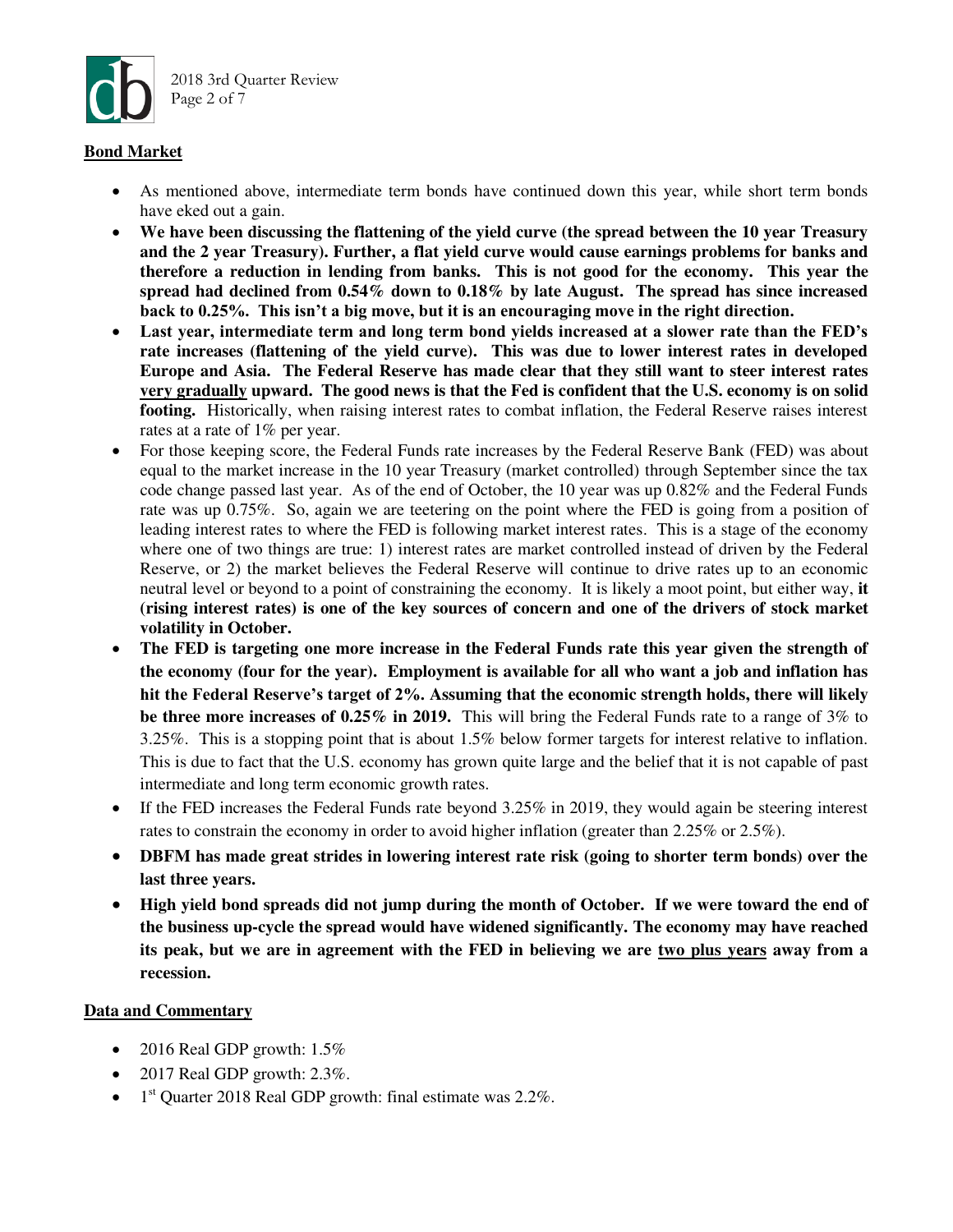

2018 3rd Quarter Review Page 3 of 7

- 2<sup>nd</sup> Quarter 2018 Real GDP growth: third estimate was 4.2%.
- **3 rd Quarter 2018 Real GDP growth: first estimate was 3.5%.**
- **Estimates for 4th Quarter GDP growth rate centers around 2.8%.**
- Estimates for 2019 center around 2.5%.
- Estimates for 2020 and 2021 are about 1.9%.
- The IMF has lowered the world forecast for real GDP growth from 3.9% to 3.7% for 2018 and 2019.
- **Let us look around the world.** 
	- **Eurozone real GDP growth slowed to an annualized rate of 0.8% from 1.6% in the 1st two quarters.** This after registering 2.5% for the year 2017, the fastest pace in a decade. **Europe's expansion is now 22 consecutive quarters long, although it is slowing this year.**
	- **China's real GDP growth has slipped from 6.8% in Q1 to 6.7% in Q2 and down to 6.5% in Q3. The biggest near term issue for China besides the trade war with the U.S., is high corporate debt.** It is 181% of GDP. Government and private debt total 277% of GDP in China. For comparison purposes, U.S. corporate debt to GDP is 30.9%, but total government and private debt is 189% of GDP.
	- **Japan's**  $2^{nd}$  quarter GDP growth rate recovered to 1% from the disappointing 1<sup>st</sup> quarter GDP decline of -0.6%. 2017 GDP growth was 1.6%. **The decline in the 1st quarter ended the longest growth streak since 1989. Japan's 3rd quarter GDP was down 1.2% as factories and domestic spending was impacted by major flooding, earthquake, and a typhoon.**
	- **With stronger growth in the U.S. than in Europe and parts of Asia, we are seeing the dollar gain strength. This is a problem for emerging economies that have loans denominated in dollars.** This issue has been exacerbated in Argentina and Turkey due to poor fiscal and monetary policies. **Emerging market stocks and bonds are in negative territory this year. DBFM does not pursue emerging market investments due to their high volatility and longer term under-performance.**
- Quarterly corporate results continue to be excellent with mid-20% earnings gains in the first three quarters this year.
- **Trade war of words = uncertainty.** 
	- **NAFTA to become USMCA: A deal has been reached,** but it has to be signed off by leaders of the three countries and approved by Congress and legislators in Mexico and Canada. Most provisions would not take effect until 2020. **A new source of uncertainty revolves around whether or not the Democrat controlled House of Representatives will support it. That is not a given.**
	- **President Trump and European Commission President Jean-Claude Juncker** agreed at the White House on July  $25<sup>th</sup>$  to avert a trade fight and work toward "zero tariffs, zero non-tariff barriers, and zero subsidies on non-auto industrial goods." **Both sides remain committed to achieving the goal. Progress will likely be slow.**
	- **Negotiations with China over tariffs with respect to business practices (read ownership levels and technology theft) appear to be a stand-off. China's position is stuck in "denial" gear. The only surprise would be a quick resolution. The tariffs are creating supply chain havoc. This situation can only be disruptive in the short term.**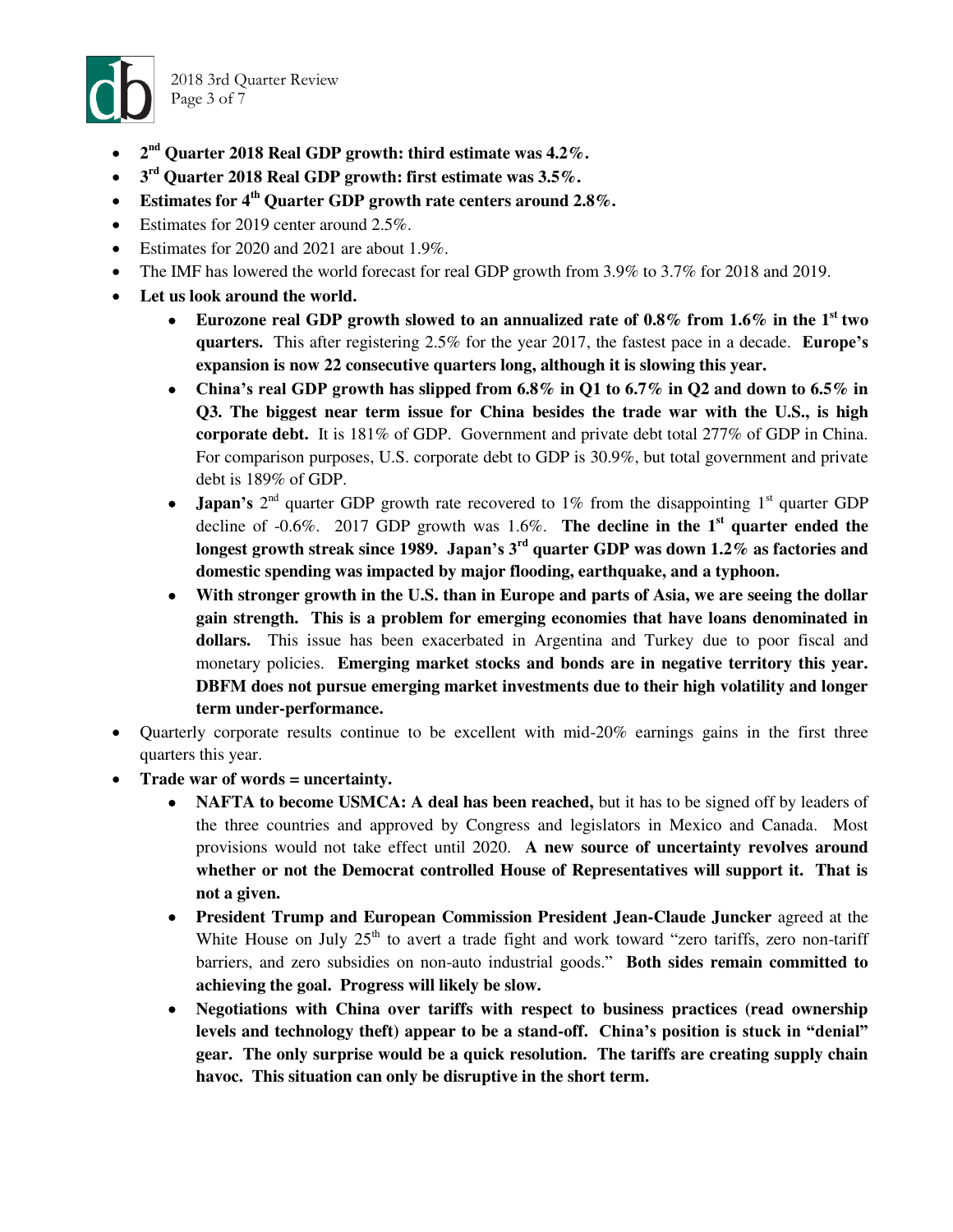



- **The conditions that normally lead to a bear market decline are either not present or not forecastable, including an oncoming recession, a hostile [Fede](https://www.cnbc.com/id/43752521)ral Reserve, dangerous inflation, investor exuberance, speculative valuations or geopolitical shock.** 
	- The Federal Reserve is the opposite of hostile. **The Fed is actually still accommodative. The Federal Funds rate is 2.23%. The FED has stated that the natural interest rate is 1%. This means that the Federal Funds rate would become neutral at 3.00 to 3.25% (with core inflation between 2% and 2.25%).** Newly appointed Fed Chair, Jerome Powell is telegraphing little change in policy with the exception of a lighter hand on regulation.
	- **Dangerous inflation is not on any radar.** Inflation has reached FED's target of 2% in June and continues at this level through October. Recent gains in wage growth are not expected to materially impact inflation.
	- **Investor exuberance:** Famous investor John Templeton argued that "bull markets are born on pessimism, grow on skepticism, mature on optimism, and die on euphoria". **This market does not resemble the euphoria of the dangerous years of 1929 or 2000.** Since this bull market began, individual investors pulled money from stock mutual funds every year until the last two years. The inflow in 2016 and 2017 was not been exceptional by any means and has reversed in 2018. **Further, investors dealt valuations a strong blow in October.** Speculative valuations are present in some well-known growth stocks as well as some young biomedical companies. **Growth stocks as a whole remain significantly overvalued. Overall market speculative valuations certainly are not present as they were in the late 1990's.**
	- **Geopolitical shock: Brexit negotiations seem deadlocked within the U.K. parliament with a 3/29/19 deadline looming. Brexit without a deal would be disruptive.** North Korea. Middle East. Italy (budget problems and potential to leave the EU?). **Keep an eye on trade policy.**
	- **Oncoming recession (?):** 
		- Macro-economically speaking, this is not in view at this point.
		- Although, earliest prognostications of recession are for late 2019. The basis of this prediction is an inverted Treasury bond yield curve; this concern has abated for now. **Most prognostications for a recession center around 2021.**
		- **The most likely source of recessionary pressure resides in geopolitical shock via trade war with China or a no deal Brexit for the U.K from the European Union.**
- **Economic Indicators:** 
	- **The Leading Economic Indicators are up 4.8% this year through the end of September, from 107 to 111.8.** "The U.S. LEI improved further in September, suggesting the U.S. business cycle remains on a **strong growth trajectory heading into 2019**. However, the **LEI's growth has slowed somewhat in recent months, suggesting the economy may be facing capacity constraints and increasingly tight labor markets**," said Ataman Ozyildirim, Director and Global Research Chair at The Conference Board.
	- **Higher interest rates are beginning to impact home and automobile sales.** 
		- **Housing data can be volatile, but existing home sales and housing starts are beginning to look like they have peaked out in the first quarter this year.** Existing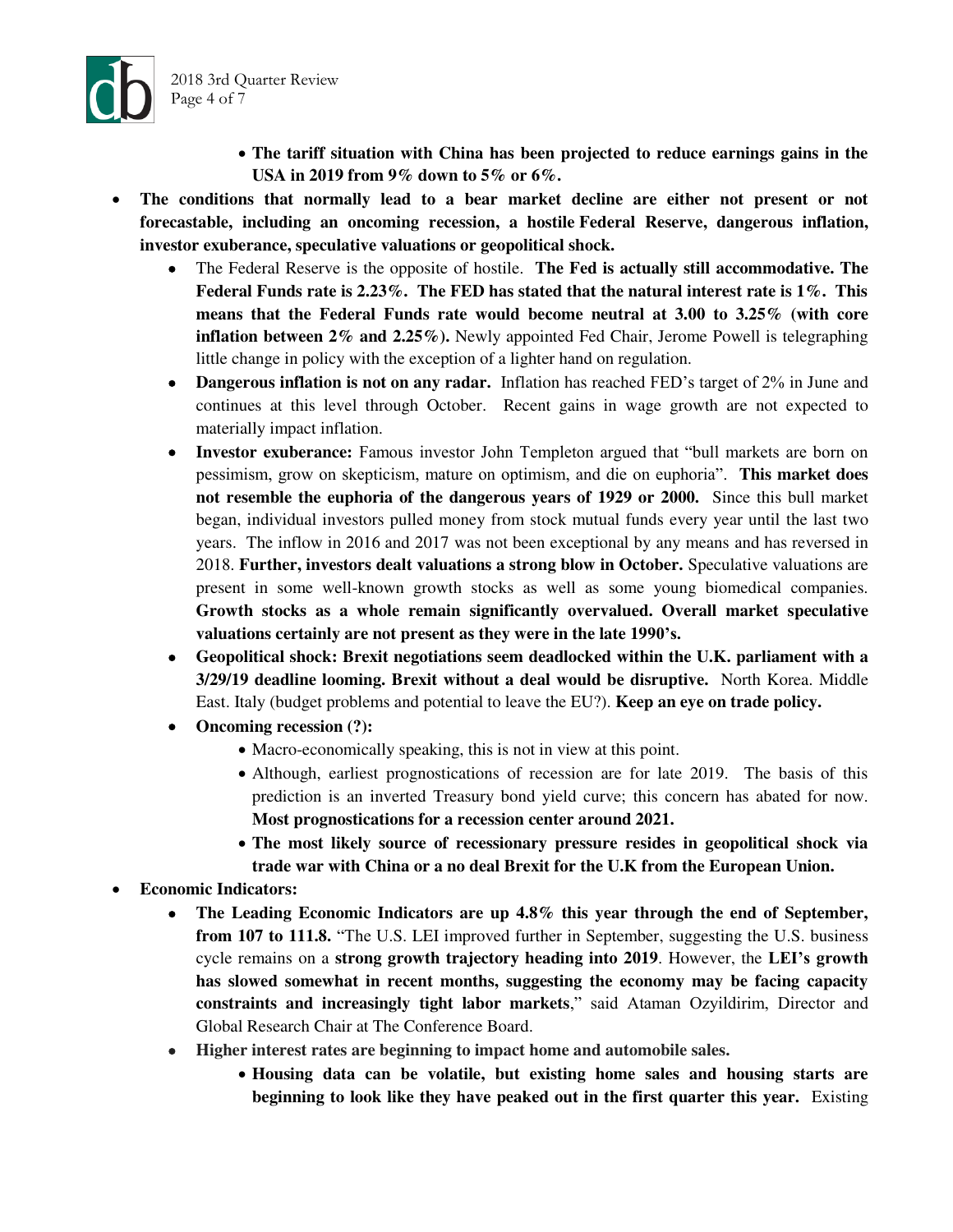

2018 3rd Quarter Review

Page 5 of 7

home sales have declined 7.4% this year from 5.56 million to 5.15 million annualized pace in September. Housing starts are down 1% from year ago levels. Supply of homes for sale ticked up but remains at a depressed level of 4.4 months. Six months is considered a balanced supply of homes for sale. **Forward looking information is contrary to sales and construction numbers.** Building permits comparison for the first nine months are up 3% from 2017. Household formation has jumped to an annualized rate of over 2 million in 2018 from just shy of 1 million in 2017. **We would estimate that limited housing supply, construction labor shortage, rising prices, and higher mortgage interest rates will keep a lid on housing.** 

- **Annualized automobile sales have leveled off this year as compared to 2017 at just over 17.5 million vehicles.**
- **New orders for durable goods (annualized) are up 6.6% over 2017 through Q3 this year.**
- **Consumer spending is up 3.6% from 2017 year end through Q3 this year. That is a 4.8% annualized rate of gain.**
- Consumer confidence has been gradually trending up since July 2007. **The consumer confidence reading hit a 17 year high in October 2017 at 125.9. Fast forward to October this year the reading is 137.9. Readings for current conditions and expectations continue to increase each month.**
- **The Personal Savings Rate:** Hmmm…the Bureau of Economic Analysis recently revised their analysis of the personal savings rate in the U.S. They indicate that they had been leaving out dividends, interest, and business owner's profits. **The personal savings rate in September was 6.2%. It appears that the U.S. has been saving near this rate since 2010.** The recent low point was 2.4% in 2006. This revelation of a higher savings rate is not likely to change the prospects for our economy given that it has always been present, just not measured. The savings rate from the late 1950's through 1985 was double to half again as high as it is now.
- **Business investment continues to ramp up and remains at elevated levels in the 3rd quarter this year.** The annualized level is in excess of \$656 Billion. This is an increase of about 25% from 2017 year end. This is nice, but in addition, corporations are expected to apply \$800 Billion to stock buybacks and \$500 Billion to paying dividends.Business investment in capital leads to higher levels of productivity, employment, output, and income. **Expectations for increases in business investment was higher than reality coming into 2018 given the opportunity to repatriate money held overseas by corporations as a result of the 2017 tax deal.**
	- **Manufacturing capacity utilization remains below 78%.** Levels exceeding 80% would create greater need for business investment. Levels exceeding 82% could be considered inflationary. **The present level of utilization is limiting investment and inflation.**
- **Institute of Supply Management continues to be strong: Readings above 50 mean growth. Readings above 60 are rare.**
	- Institute of Supply Management **Manufacturing (12% of the U.S. economy): 57.7 was the reading in October. The September reading was 59.8.** Manufacturing has been on a strong up-trend for the last 29 months. **On the net, the USA has gained 1,278,000 manufacturing jobs since the end of 2009. That is a gain of 11.14%**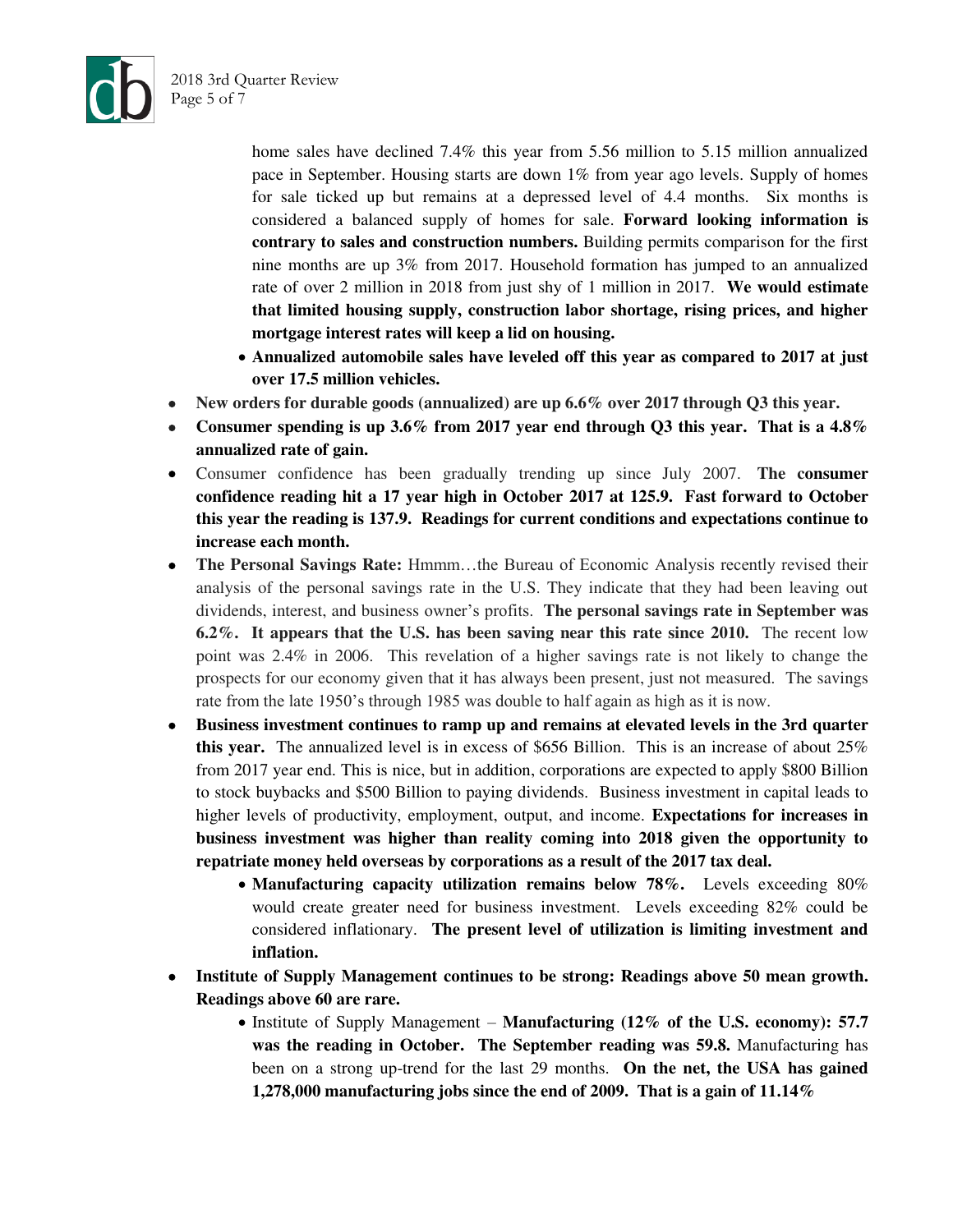

• Institute of Supply Management – Service (80% of the U.S. economy): The September **reading was 61.6. October was 60.3.** Readings have been above 50 since early 2010.

# **Employment**

- **Monthly hiring remains strong:** 2016 average was 180,300. 2017 average was 170,500. The average for the first ten months of 2018 is 198,800.
- The four week moving average for unemployment claims has leveled off at a very low 215,250. This reading has been below 300,000 for 195 weeks in a row. Readings below 300,000 point to continued substantial monthly hiring.
- A review of the unemployment, underemployment, and the labor force participation rate indicates that we are 3% away from full employment. Presently, there is more than one job opening for every officially unemployed person in the U.S.
- Financial Stress Index is very low (lack of stress). The average reading this year is a negative 1.151. Negative 1.0 is a very low reading, meaning **positive for the economy**. The reading was negative 0.997 at the end of October. This reading points to a bit more stress, but still at a low level. The most likely culprit is the increase in interest rates with more increases expected.
- **Strength of the Dollar: Presently, the relative value of the dollar is neutral with regard to manufacturing and exports.** The dollar reached a recent low point on 1/25/18; it was down 12% since the end of 2016. The dollar is now up 7.8% for this year. It is still down 5.1% since the end of 2016. This is not an impactful move at this point except for emerging market debt issued in dollars.

## **Summary / Additional Comments**

- The U.S. economy remains strong. Job creation is exceptional. Inflation has arrived at a level the Federal Reserve has been seeking since the financial crisis. Labor supply is becoming a limiting factor.
- Corporate earnings gains have likely reached a peak. Comparisons in 2019 will be difficult given the comparison to one-time gains related to the corporate tax code change.
- The housing market may be peaking, not from a lack of demand, but rather from a limited supply, higher interest rates, and rising prices.
- Higher interest rates may be affecting car sales which have leveled off at the 2017 level.
- Along with higher interest rates, the yield curve steepened in the  $3<sup>rd</sup>$  quarter. This steepening of interest rates has led many to believe that the greater threat to the bond market is a strong economy and rising prices as opposed to a weakening economy and a flat or inverting yield curve. This entrenchment of higher interest rates also caused investors to question the valuation levels of the stock market in October.
- The employment participation rate is increasing and the under-employment rate is falling. There are more job openings than applicants. Labor shortages are problematic in many industries and communities. Labor supply will eventually constrain economic growth in the U.S. unless proactive steps in the area of training and immigration are taken.
- Economically, the positives significantly outweigh the negatives. Leading economic indicator trends are strong.
- Economic and corporate strength seems to be at a peak domestically. The pace in Europe and Asia has slowed this year. But, Europe should not have peaked out at this point.
- The prospect of slower economic and corporate earnings growth rates, higher interest rates, trade uncertainty,